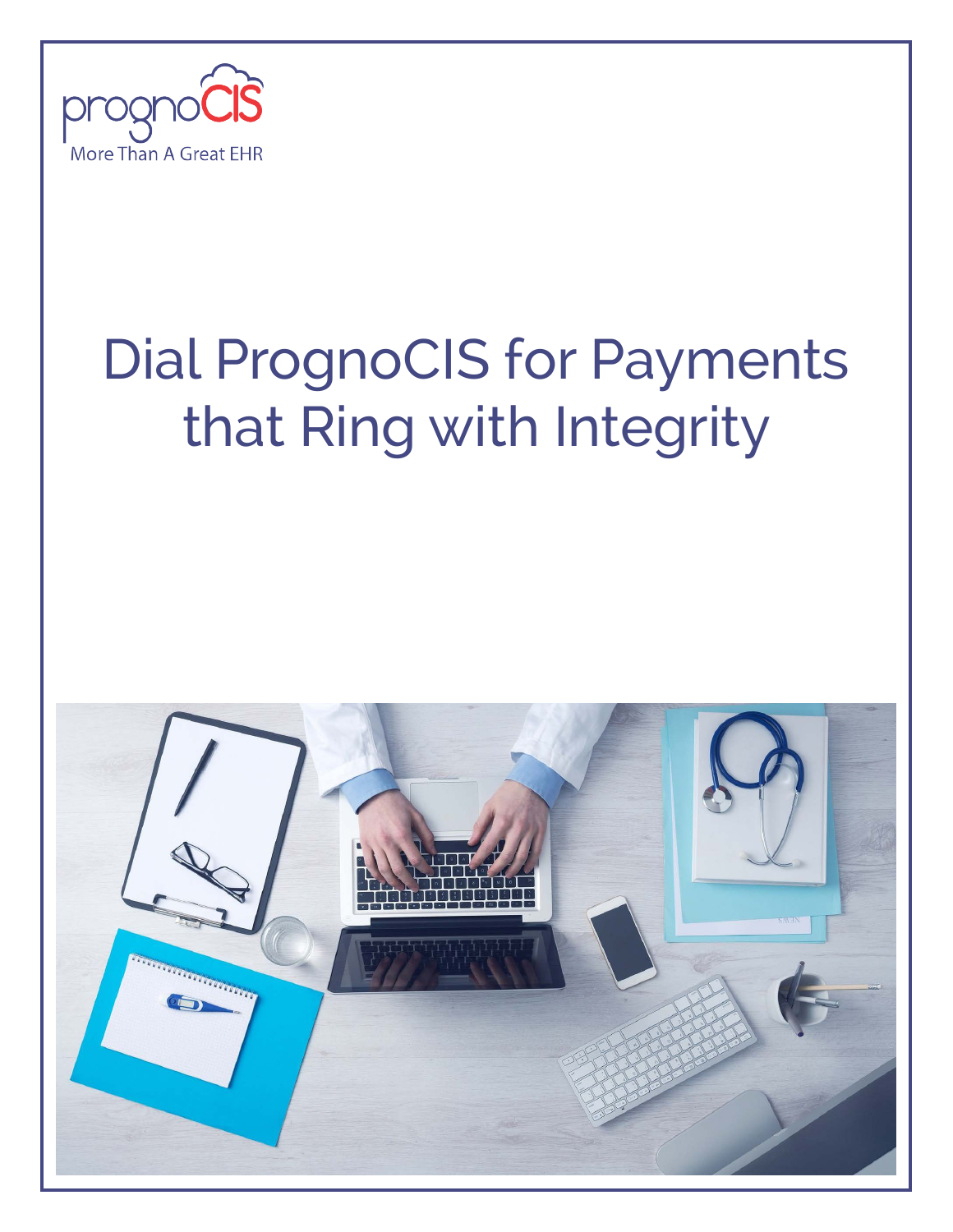

The landscape of healthcare is changing. We live in a time of vast movement, where innovation in healthcare technology is changing the way we approach medicine. Telemedicine is one such innovation - a digital patient management system revolutionizing the doctor-to-patient interaction. A [telemedicine EHR](http://prognocis.com/telemedicine/) creates a system where patients are able to seek consultation from the comfort of their homes, as opposed to spending time in a waiting room to see the doctor.

New avenues of healthcare technology, such as telemedicine, require an experienced and innovation-driven infrastructure that can properly handle the new workflow. One of our providers, Upstate Concierge Medicine, needed a financial solution that could enable its [telemedicine platform](http://prognocis.com/telemedicine-innovation-with-upstate-concierge-medicine/). They needed a way to create a monthly

medical payment system that would allow patients to see doctors without an in person appointment. As their electronic health record (EHR) solution, we partnered with Upstate's financial partner Integrity Payment Systems, an innovative financial solutions company, in order to achieve Upstate's goals.

### The Situation, Innovating the Payment System

When we look at the way billing is managed in healthcare now, we see the majority of it being fee-forservice. A patient visits a provider for care, and they are



billed for each specific treatment during the visit. This fee-for-service type structure has been a staple in healthcare, and though it has its benefits, it did not work for Upstate Concierge.

Upstate Medicine Concierge created a healthcare platform based on telemedicine to provide care to its patients. They provide on-call telemedicine to workers at 90 companies in the Albany area and the Northeast. Telemedicine doesn't just help manage patient load. By providing an electronic way to provide patient care, it reduces the frequency of in-house encounters, therefore saving time and costs. Less in-house patient encounters equate to reduced costs for everyone.

"The value proposition for [telemedicine] is the ability to expand their geographic reach, take on more lives, treat patients simply and affordably through telemedicine, but when things are more complex, you can filter them back into your hospital system," Upstate Concierge Medicine CEO Keith Algozzine said. "There's also the cost savings to treating people where they are rather than at a hospital." The telemedicine platform of Upstate Concierge required a monthly recurring payment system which enabled patients to see doctors on hand from the comfort of home, versus going in for an appointment. At the time, Upstate did not have a method of recurring payments through Integrity, to facilitate the telemedicine platform.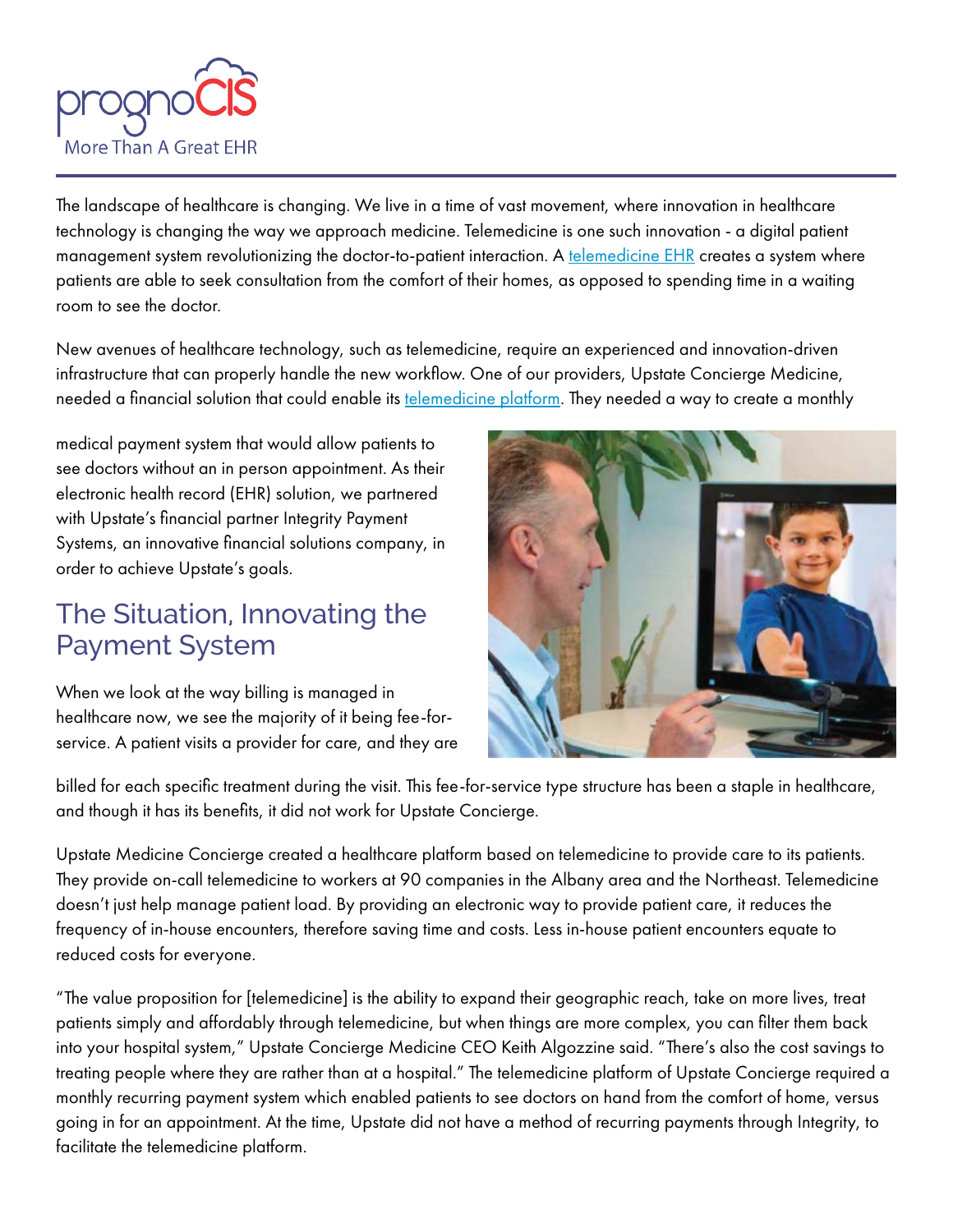

## Collaboration with Integrity Payment Systems, Innovative Financial Solutions Provider

After much consultation, [Bizmatics partnered with Integrity to enable Upstate's telemedicine capabilities](http://www.integritypays.com/news-new-partnership-bizmatics/). Integrity is a financial solutions provider that creates secure payment gateways for its clients, and created a way for Bizmatics to provide a payment solution for Upstate.



"Integrity is able to extend services for PrognoCIS' providers beyond application integration, and into being a real business solution," said Vinay Deshpande, Co-founder and CEO of Bizmatics. "This comprehensive payment solution of Integrity's enables us to extend PrognoCIS to new business models such as subscription payment plans for a [telemedicine](http://www.prweb.net/Redirect.aspx?id=aHR0cHM6Ly93d3cudXBzdGF0ZXZpcG1lZGljaW5lLmNvbS90ZWxlbWVkaWNpbmUtYmVuZWZpdHMv)  [provider network.](http://www.prweb.net/Redirect.aspx?id=aHR0cHM6Ly93d3cudXBzdGF0ZXZpcG1lZGljaW5lLmNvbS90ZWxlbWVkaWNpbmUtYmVuZWZpdHMv) In some of our practice management situations, Integrity is the only payment technology solution to satisfy the provider's needs."

Integrity enabled Upstate to accept monthly credit card payments from patients, directly through Upstate's website. The information is then stored with Integrity, allowing for a

secure system of financial transaction. The partnership with Integrity creates a system where Upstate can provide its telemedicine capabilities without having to rely on the old fee-for-service system.

## Further Spurring Innovation in Healthcare

As healthcare continues to change and grow, it is important to stay at the forefront of innovation. By working with partners that share our vision and goals, we are able to provide better care to a wider audience.

Upstate's telemedicine platform is at the forefront of revolutionizing the doctor-to-patient interaction. They are able to provide care in a fresh and exciting way, unseen by the industry the past. With telemedicine, they are able to reduce the frequency of in-house patient encounters, while maximizing care to a larger target audience.